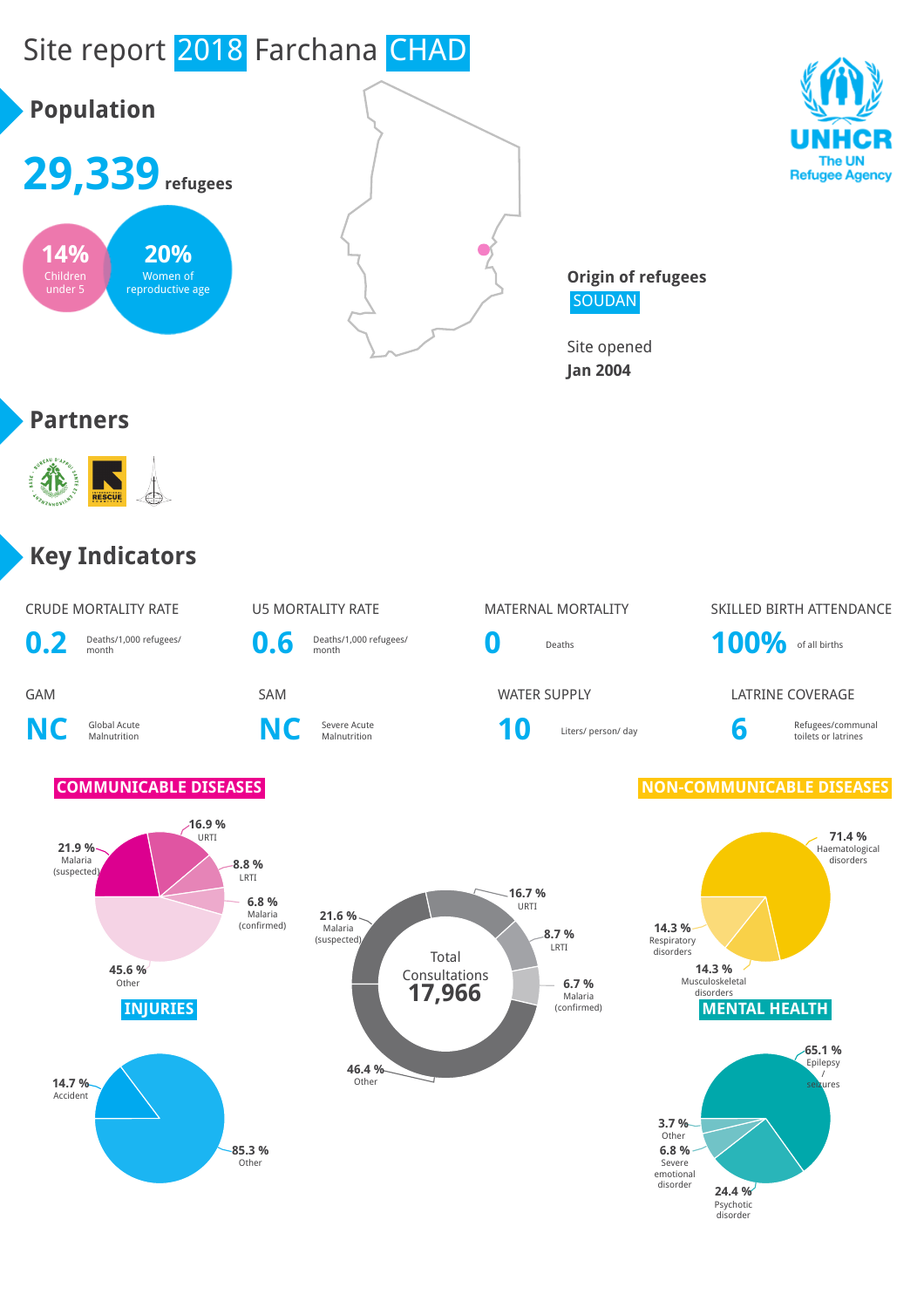### **Public Health**

| <b>HEALTH STAFFING</b>                                      | <b>INDICATOR</b> | <b>STANDARD</b> |           | <b>MORBIDITY</b>                                 | <b>INDICATOR</b> | <b>STANDARD</b> |   |                       |
|-------------------------------------------------------------|------------------|-----------------|-----------|--------------------------------------------------|------------------|-----------------|---|-----------------------|
| Number of medical doctors                                   |                  | 1: 50,000       | ◉         | Incidence of malaria among children under        | 9                |                 |   |                       |
| Number of qualified nurses                                  | 6                | $1:$ < 10,000   | ◎         | Incidence of watery diarrhoea among              | 12               |                 |   |                       |
| Number of community health workers                          | 18               | 1: 1,000        | ೞ         | children under 5                                 |                  |                 |   |                       |
| <b>ACCESS AND UTILIZATION</b>                               | <b>INDICATOR</b> | <b>STANDARD</b> |           | Incidence of pneumonia among children<br>under 5 | 18               |                 |   |                       |
| Consultations per trained clinician per day                 | 46               | < 50            | ◙         | Incidence of pneumonia among over 5              | 4                |                 |   |                       |
| Health utilisation rate (new visits / refugee /             | 0.6              | $1 - 4$         | ణ         | Tuberculosis success rate                        | 100%             | < 90%           | ☑ |                       |
| year)<br>Proportion of host population consultations        | 42%              |                 |           | Were any MDR/X-TB cases diagnosed among<br>PoCs? | <b>No</b>        | <b>No</b>       | ☺ |                       |
| <b>MORTALITY</b>                                            | <b>INDICATOR</b> | <b>STANDARD</b> |           | <b>VACCINATION</b>                               | <b>INDICATOR</b> | <b>STANDARD</b> |   |                       |
| <b>Crude Mortality Rate</b><br>(CMR) (/1000/month)          | 0.2              | < 0.75          | $\bullet$ | Full vaccination coverage                        | 49%              | $< 95\%$        |   | ☺                     |
| <b>Under-five Mortality Rate</b><br>(U5MR) (/1000/month)    | 0.6              | $< 1.5$         | Ø         | Measles vaccination coverage                     | 49%              | < 95%           |   | $\boldsymbol{\Omega}$ |
| <b>Infant Mortality Rate</b><br>(IMR) (/1000 livebirths)    | 25.3             | < 30            | $\bullet$ | Source of vaccination data                       | <b>HIS</b>       |                 |   |                       |
| <b>Neonatal Mortality Rate</b><br>(NNMR) (/1000 livebirths) | $\mathbf 0$      | < 20            | $\bullet$ | <b>IN-PATIENT DEPARTMENT (IPD)</b>               | <b>INDICATOR</b> | <b>STANDARD</b> |   |                       |
| <b>OUTBREAK ALERT AND RESPONSE</b>                          | <b>INDICATOR</b> | <b>STANDARD</b> |           | Average length of stay (days)                    | 3.1              |                 |   |                       |
| Proportion of outbreaks investigated within 48<br>hours     | 100%             | 100%            | $\bullet$ | Case fatality rate                               | 0.0              |                 |   |                       |
| Number of outbreaks reported                                | 1                |                 |           | Hospitalisation rate                             | 19.9             | $50 - 150$      |   | €                     |

# **Reproductive Health**

| <b>ANTENATAL CARE</b>                                                                     | <b>INDICATOR</b> | <b>STANDARD</b> |              | <b>FAMILY PLANNING</b>                                                      | <b>INDICATOR</b> | <b>STANDARD</b> |   |
|-------------------------------------------------------------------------------------------|------------------|-----------------|--------------|-----------------------------------------------------------------------------|------------------|-----------------|---|
| Antenatal care coverage                                                                   | 83%              | $> 90\%$        | A            | Contraceptive prevalence rate                                               | 49%              | $\geq 30\%$     |   |
| Coverage of antenatal tetanus vaccination                                                 | 92%              | >95%            | А            | Source of contraceptive prevalence data                                     | <b>HIS</b>       |                 |   |
| <b>DELIVERY CARE</b>                                                                      | <b>INDICATOR</b> | <b>STANDARD</b> |              | SEXUAL AND GENDER-BASED VIOLENCE (SGBV)                                     | <b>INDICATOR</b> | <b>STANDARD</b> |   |
| Proportion of births attended by skilled<br>personnel                                     | 100%             | $\geq 90\%$     | $\checkmark$ | Total number of reported rapes                                              | 4                |                 |   |
| Proportion of births conducted by caesarean<br>section                                    | 0%               | $5 - 15%$       | Ø            | Proportion of eligible rape survivors provided<br>with PEP within 72 hours  | 0%               | 100%            | ೞ |
| Proportion of newborn infants with low birth<br>weight (<2500 gs) (weighed within 72 hrs) | 7%               | < 15%           |              | Proportion of eligible rape survivors provided<br>with ECP within 120 hours | 0%               | 100%            | ☎ |
| Proportion of teenage pregnancies                                                         | 3%               |                 |              | SEXUALLY TRANSMITTED INFECTIONS (STIS)                                      | <b>INDICATOR</b> | <b>STANDARD</b> |   |
| Still birth rate (/ 1000 total births / month)                                            | $\Omega$         |                 |              | Number of genital ulcer diseases                                            | $\Omega$         |                 |   |
| Number of maternal deaths                                                                 | $\mathbf{0}$     |                 |              | Number of Pelvic Inflammatory diseases                                      | 3                |                 |   |
| Proportion of maternal deaths investigated<br>within 48 hours                             |                  | 100%            |              |                                                                             |                  |                 |   |